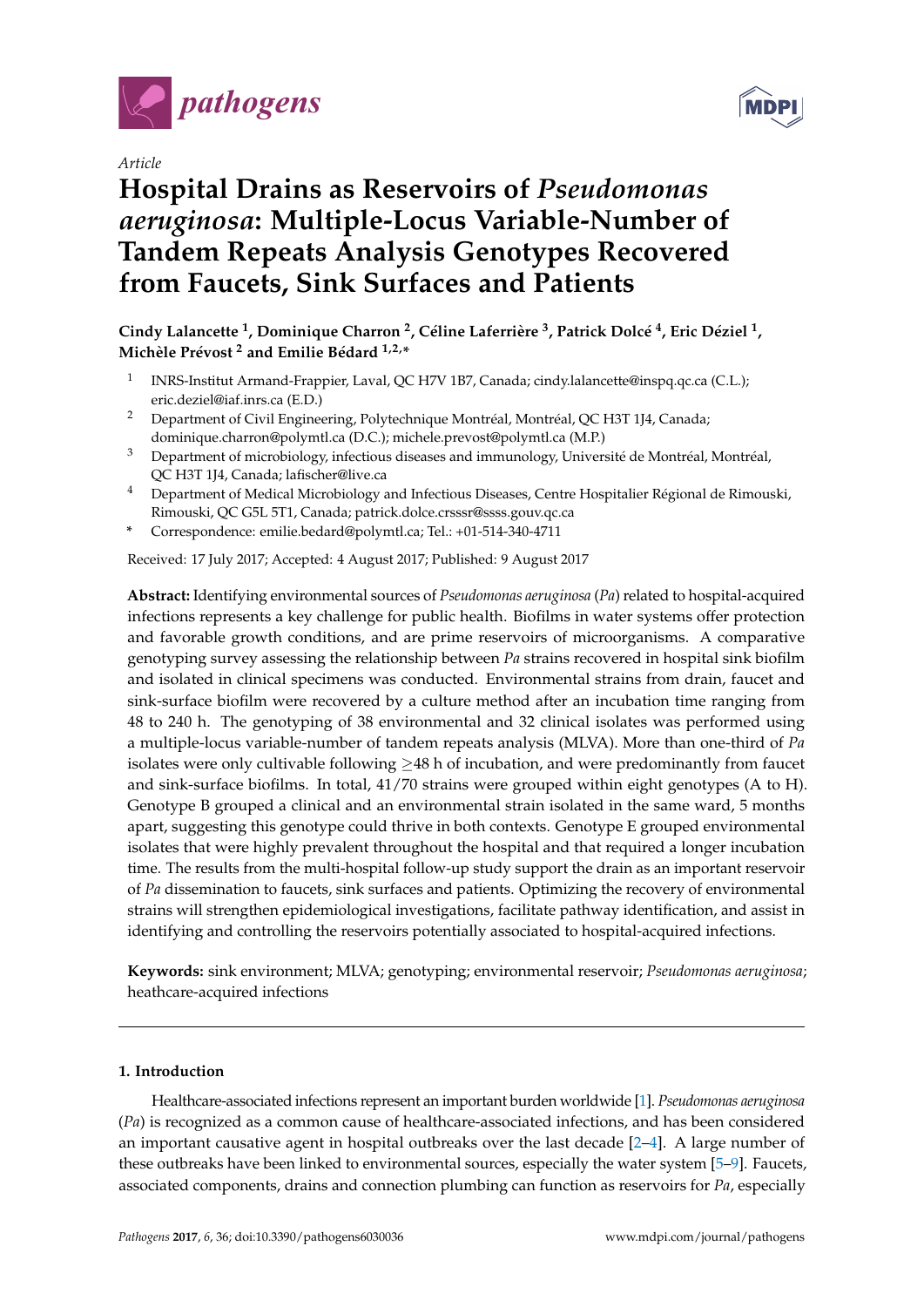in the presence of microbial biofilms, which can harbor microorganism communities, protecting them from environmental stresses and favoring their growth [\[10\]](#page-8-5). Indeed, prospective studies have established that up to 100% of faucets [\[11](#page-8-6)[–13\]](#page-8-7) and drains [\[14–](#page-8-8)[16\]](#page-9-0) in hospitals are contaminated with *Pa*. However, the identification of the environmental sources associated to opportunistic pathogen infections represents an important and growing challenge. This is especially critical in a context for which patients have increased clinical burden and where sources of nosocomial infections must be identified, recognized and controlled.

To assess the presence of *Pa* in the hospital environment, most epidemiological investigations rely on culture-based methods developed for medical clinical microbiology [\[9,](#page-8-4)[12,](#page-8-9)[17\]](#page-9-1). Culture methods are so far considered an essential first step to recover strains that can undergo genotyping, and should therefore aim to recover all environmental strains to improve the likelihood of recovering those responsible for the outbreaks. Various growth media can be used for *Pa* isolation, including commonly used cetrimide agar plates [\[5](#page-8-3)[,13](#page-8-7)[,18](#page-9-2)[,19\]](#page-9-3) and *Pa* selective agar [\[20–](#page-9-4)[23\]](#page-9-5). However, the culture media and conditions optimized for clinical strains may not be optimal for the recovery, isolation and quantification of environmental strains that are often adapted to lower nutrient levels and temperatures, typically associated to biofilms. Quantification using nutrient-poor growth media and incubation at lower temperatures (25–30 ◦C vs 37–41 ◦C) over a longer period of time (7 days vs 24–48 h) have been suggested to maximize the bacterial recovery from environmental samples [\[24\]](#page-9-6).

Previous studies suggest multiple environmental reservoirs [\[9,](#page-8-4)[11,](#page-8-6)[16,](#page-9-0)[25\]](#page-9-7), pathways of dissemination [\[15,](#page-8-10)[26,](#page-9-8)[27\]](#page-9-9) and sources of contamination for *Pa* [\[12](#page-8-9)[,28](#page-9-10)[–30\]](#page-9-11), especially within the sink environment. In outbreak situations, genotyping methods are used to establish whether one of the strains isolated from the environment is a possible source of clinical infection. Several methods have been reported in clinical genotyping studies, including pulsed-field gel electrophoresis (PFGE), multiple-locus variable-number of tandem repeats analysis (MLVA), multilocus sequence typing (MLST), and repetitive element sequence-based polymerase chain reaction (rep-PCR). Given the large number of strains that could be present in the sink environment within hospitals, the selected method should have a high level of discrimination while requiring low labor and cost. For these reasons and on the basis of results obtained by van Mansfeld et al., who compared PFGE, MLST and MLVA methods to investigate the population structure of 60 strains isolated from cystic fibrosis patients [\[31\]](#page-9-12), the MLVA method was selected to perform the genotyping study between the environmental and clinical strains. MLVA is a high-resolution and easy-to-perform method [\[32\]](#page-9-13) that is based on the analysis of the selected variable-number of tandem repeats (VNTR) amplified by PCR and detected by electrophoresis. Its high discriminatory power makes it useful for outbreaks or short-term investigations [\[31,](#page-9-12)[33–](#page-10-0)[35\]](#page-10-1). The number of VNTR loci selected for the analysis can vary [\[34](#page-10-2)[,36](#page-10-3)[,37\]](#page-10-4), and the probability of associating two unrelated strains to a same genotype is evaluated using the combined Hunter–Gaston diversity index (HGDI) [\[37\]](#page-10-4).

Increased knowledge of the environmental reservoirs and pathways of dissemination of *Pa* within healthcare facilities is intensely needed to better control the bacterial load and exposure, and therefore hope to reduce the risk of infection. The objectives of the present study were to: (1) compare the culture media and incubation time to improve the recovery of environmental *Pa* strains from water and biofilms in sink components, (2) link isolated environmental and clinical specimens through genotypic analysis, and (3) understand faucet and drain environmental colonization patterns and interrelationships through a multi-hospital occurrence study.

#### **2. Results**

#### *2.1. Culture Protocol Comparison for Environmental Samples*

A total of 47 phenotypically different colonies of presumed *Pa* were isolated from 21/57 swab samples collected in hospital A, either on acetamide agar (Aa), on *Pseudomonas* isolation agar (PIa) or on both media over the various studied incubation periods (Table [1\)](#page-2-0). The non-contaminated sinks were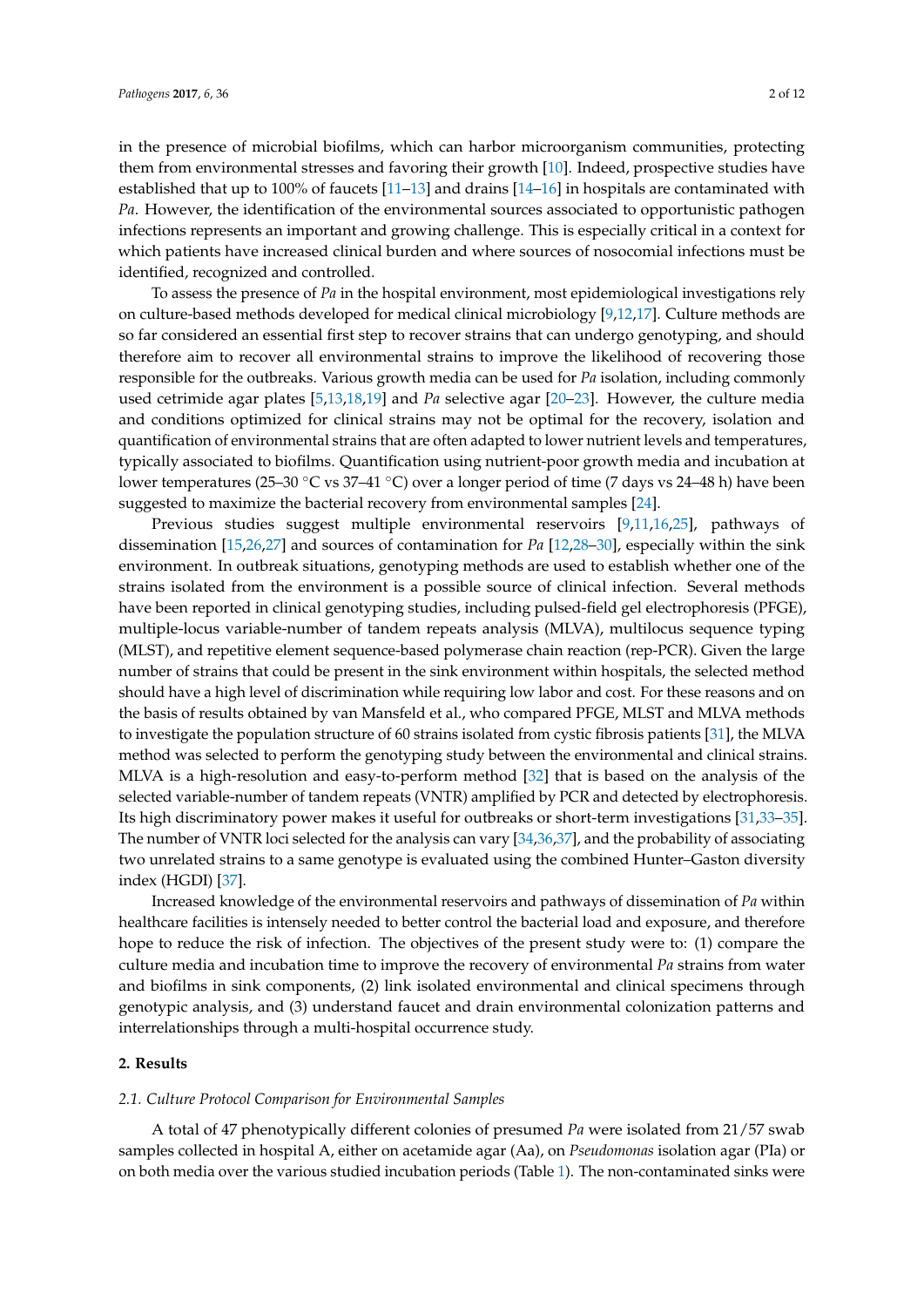distributed throughout various floors and wards, and had no observed patterns or trends compared to the positive sinks. Confirmation by the International Organization for Standardization culture method (ISO 16266) and by PCR (*gyrB*) was obtained for 38/47 isolates. The 38 isolates were recovered from 17 *Pa*-positive swab samples (Table [1\)](#page-2-0), collected in 8 of the 18 sampled sink environments. While a comparable number of isolates were recovered from the drains by Aa and PIa, the number of isolates from the faucet and sink-surface swabs was strikingly higher on PIa. Drain and faucet swabs had a high rate of confirmation on PIa, despite the extensive incubation time required in some cases; only one isolate from a faucet swab was not confirmed as *Pa*. When considering both culture media tested, 37.5% of strains grew after 48 h of incubation and 17.5% grew after 10 days. Positivity was found to be significantly lower for faucets and sink surfaces than for drains when considering the culture results obtained after 48 h of incubation (Table [2\)](#page-2-1). Conversely, *Pa* positivity was not statistically different between drains, faucets and sink surfaces when accounting for positive samples detected after up to 10 day incubation time (Table [2\)](#page-2-1).

|                     |                                                          | Confirmed/Presumptive Pseudomonas aeruginosa (Pa) Isolates |    |              |              |              |                        |  |  |  |  |  |  |  |  |
|---------------------|----------------------------------------------------------|------------------------------------------------------------|----|--------------|--------------|--------------|------------------------|--|--|--|--|--|--|--|--|
|                     | (Confirmed/Presumptive Pa-Positive Environmental Sample) |                                                            |    |              |              |              |                        |  |  |  |  |  |  |  |  |
|                     |                                                          | Drain                                                      |    | Faucet       | Surface      | Total        |                        |  |  |  |  |  |  |  |  |
| Incubation Time (h) | Aa                                                       | PIa                                                        | Aa | <b>PIa</b>   | Aa           | <b>PIa</b>   |                        |  |  |  |  |  |  |  |  |
| 48                  | 9/13<br>(7/8)                                            | 12/12<br>(7/7)                                             |    |              | 0/1<br>(0/1) | 2/4<br>(2/2) | 23/30<br>$(10/12)^{1}$ |  |  |  |  |  |  |  |  |
| 72                  | 2/2<br>(1/1)                                             | 2/2<br>(1/1)                                               |    |              |              | 0/1<br>(0/1) | 4/5<br>$(1/2)^1$       |  |  |  |  |  |  |  |  |
| 96                  |                                                          |                                                            |    | 3/4<br>(1/2) | 1/1<br>(1/1) |              | 4/5<br>(2/3)           |  |  |  |  |  |  |  |  |
| 240                 |                                                          |                                                            |    | 4/4<br>(2/2) |              | 3/3<br>(2/2) | 7/7<br>(4/4)           |  |  |  |  |  |  |  |  |
| Total               | 11/15<br>(8/9)                                           | 14/14<br>(8/8)                                             |    | 7/8<br>(3/4) | 1/2<br>(1/2) | 5/8<br>(4/5) | 38/47<br>(17/21)       |  |  |  |  |  |  |  |  |

<span id="page-2-0"></span>**Table 1.** Phenotypically different environmental isolates from hospital A on acetamide agar (Aa) and *Pseudomonas* isolation agar (PIa) after incubation times of 48, 72, 96, and 240 h. Multiple strains could be isolated from a given sample.

<sup>1</sup> If isolated on Aa and PIa from same sample, counted as one positive sample.

<span id="page-2-1"></span>**Table 2.** Percentage of *Pseudomonas aeruginosa (Pa)*-positive sites for an incubation time of up to 240 h compared to an incubation time of 48 h.

|          |                     | % Pa-Positive ( <i>n</i> Sampled Sites) |        |         |  |  |  |  |  |  |  |
|----------|---------------------|-----------------------------------------|--------|---------|--|--|--|--|--|--|--|
| Hospital | Incubation Time (h) | Drain                                   | Faucet | Surface |  |  |  |  |  |  |  |
| А        | Up to $240$         | 33(18)                                  | 17(18) | 22(18)  |  |  |  |  |  |  |  |
|          | 48 <sup>1</sup>     | 28(18)                                  | 0(18)  | 6(18)   |  |  |  |  |  |  |  |
| B to E   | 48 <sup>1</sup>     | 51 (210)                                | 1(210) | 10(60)  |  |  |  |  |  |  |  |
|          |                     | $< 0.05$ .                              |        |         |  |  |  |  |  |  |  |

## *2.2. Genotyping of Environmental and Clinical Strains*

The genotyping of 38 *Pa* environmental isolates and 32 clinical isolates collected from hospital A was performed using MLVA with seven loci (MLVA-7). The number of alleles per locus varied between one and nine. MLVA-7 analyses resulted in eight genotypes grouping 41 strains, 27 single-strain genotypes and 3 not-classified strains with less than 5 VNTR amplified (Figure [1;](#page-3-0) Table S1). One locus could not be amplified for 10 environmental and 6 clinical strains, and at least two loci could not be amplified for 1 environmental and 9 clinical strains, resulting in an overall typability of between 82% and 96% for all strains, and a HGDI of between 0.49 and 0.83 (Table [3\)](#page-3-1). Of the 18 sinks sampled, 8 had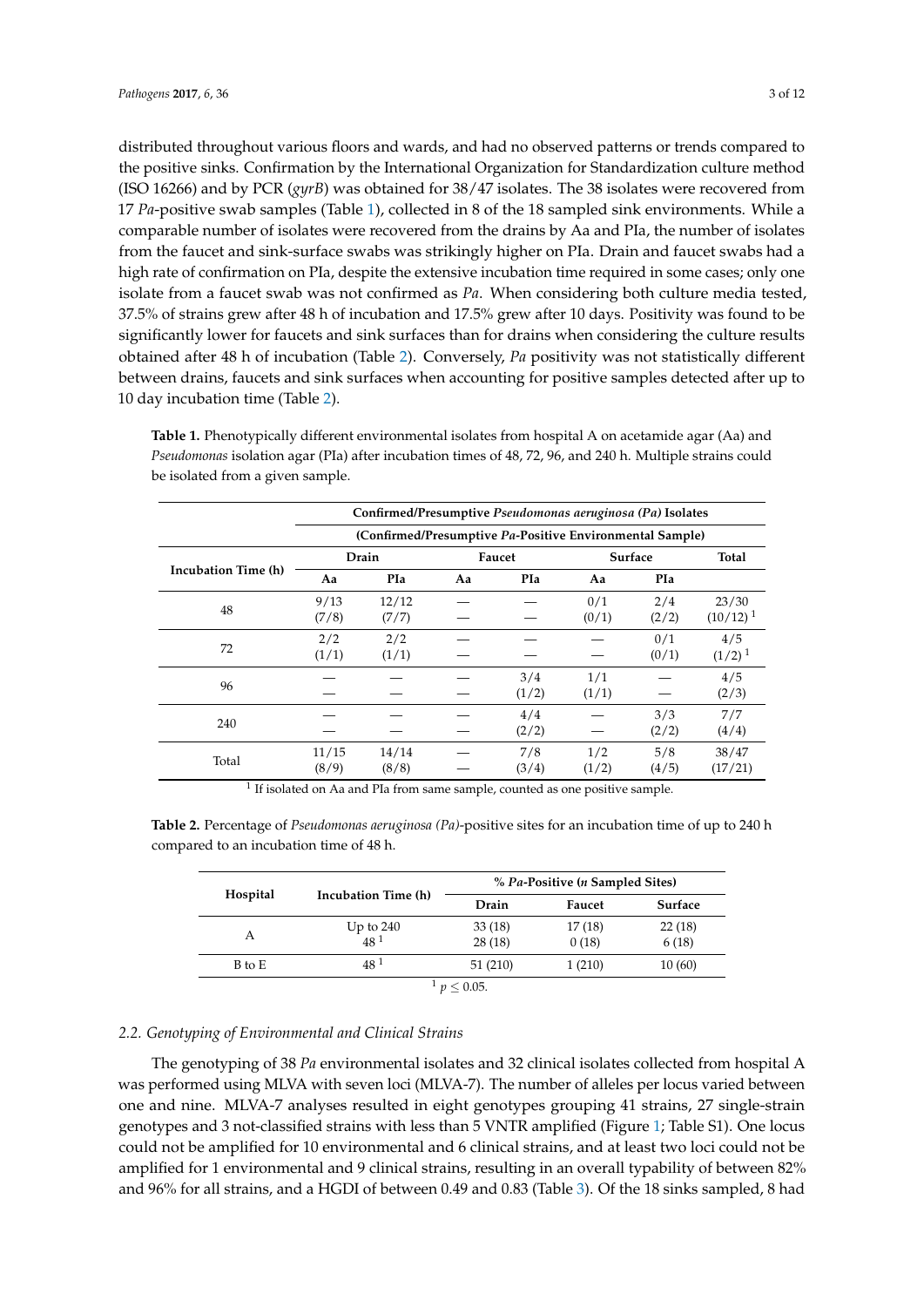<span id="page-3-0"></span>at least one positive site with a *Pa* strain from genotypes B and E to H (Figure [1\)](#page-3-0). When available, the location of the suspected source of infection was documented for clinical isolates (Table S1).

|                  |                                                        |              | Detailed location of environmental isolates |   |                                 |             |   |                           |             |                       |           |                          |   |                               |         |   |                          |   |   |                                 |        |   |                              |         |                                |                          |   |                                 |        |
|------------------|--------------------------------------------------------|--------------|---------------------------------------------|---|---------------------------------|-------------|---|---------------------------|-------------|-----------------------|-----------|--------------------------|---|-------------------------------|---------|---|--------------------------|---|---|---------------------------------|--------|---|------------------------------|---------|--------------------------------|--------------------------|---|---------------------------------|--------|
| Genotype         | Number of clinical<br>isolates                         | Number of    | environmental isolates                      | D | Sink 1 Geriatric<br>$\mathsf S$ | $\mathbf F$ | D | Sink 2 Oncology<br>$\,$ s | $\mathbf F$ | Sink 3 Intensive<br>D | ${\sf S}$ | care unit<br>$\mathbf F$ | D | Sink 4 Surgery<br>$\mathsf S$ | $\rm F$ | D | Sink 5 Laundry<br>$\,$ S | F | D | Sink 6 Geriatric<br>$\mathsf S$ | $\,$ F | D | Sink 7 Neonat<br>$\mathsf S$ | $\rm F$ | Sink 8 Intensive<br>$D \mid S$ | care unit<br>$\mathbf F$ | D | Sink 9 - Sink 18<br>$\mathsf S$ | $\,$ F |
| $\mathbf A$      | 3                                                      | ä,           |                                             |   |                                 |             |   |                           |             |                       |           |                          |   |                               |         |   |                          |   |   |                                 |        |   |                              |         |                                |                          |   |                                 |        |
| $\, {\bf B}$     | $\overline{2}$                                         | $\mathbf{1}$ |                                             |   |                                 |             |   |                           |             |                       |           |                          |   |                               |         |   |                          |   |   |                                 |        |   |                              |         |                                |                          |   |                                 |        |
| $\mathsf{C}$     | $\overline{\mathbf{3}}$                                | L,           |                                             |   |                                 |             |   |                           |             |                       |           |                          |   |                               |         |   |                          |   |   |                                 |        |   |                              |         |                                |                          |   |                                 |        |
| D                | $\overline{2}$                                         |              |                                             |   |                                 |             |   |                           |             |                       |           |                          |   |                               |         |   |                          |   |   |                                 |        |   |                              |         |                                |                          |   |                                 |        |
| E                | L,                                                     | 19           |                                             |   |                                 |             |   |                           |             |                       |           |                          |   |                               |         |   |                          |   |   |                                 |        |   |                              |         |                                |                          |   |                                 |        |
| $\mathbf F$      |                                                        | 5            |                                             |   |                                 |             |   |                           |             |                       |           |                          |   |                               |         |   |                          |   |   |                                 |        |   |                              |         |                                |                          |   |                                 |        |
| G                |                                                        | $\sqrt{2}$   |                                             |   |                                 |             |   |                           |             |                       |           |                          |   |                               |         |   |                          |   |   |                                 |        |   |                              |         |                                |                          |   |                                 |        |
| $\rm H$          |                                                        | $\sqrt{4}$   |                                             |   |                                 |             |   |                           |             |                       |           |                          |   |                               |         |   |                          |   |   |                                 |        |   |                              |         |                                |                          |   |                                 |        |
|                  | Environmental unique genotypes (6)                     |              |                                             |   |                                 |             |   |                           |             |                       |           |                          |   |                               |         |   |                          |   |   |                                 |        |   |                              |         |                                |                          |   |                                 |        |
| ST10             | L,                                                     | $\,1\,$      |                                             |   |                                 |             |   |                           |             |                       |           |                          |   |                               |         |   |                          |   |   |                                 |        |   |                              |         |                                |                          |   |                                 |        |
| ST <sub>13</sub> |                                                        | $\mathbf{1}$ |                                             |   |                                 |             |   |                           |             |                       |           |                          |   |                               |         |   |                          |   |   |                                 |        |   |                              |         |                                |                          |   |                                 |        |
| ST <sub>19</sub> |                                                        | $\mathbf 1$  |                                             |   |                                 |             |   |                           |             |                       |           |                          |   |                               |         |   |                          |   |   |                                 |        |   |                              |         |                                |                          |   |                                 |        |
| ST21             |                                                        | $\mathbf{1}$ |                                             |   |                                 |             |   |                           |             |                       |           |                          |   |                               |         |   |                          |   |   |                                 |        |   |                              |         |                                |                          |   |                                 |        |
| ST22             | ä,                                                     | $\mathbf{1}$ |                                             |   |                                 |             |   |                           |             |                       |           |                          |   |                               |         |   |                          |   |   |                                 |        |   |                              |         |                                |                          |   |                                 |        |
| ST24             | $1\,$                                                  |              |                                             |   |                                 |             |   |                           |             |                       |           |                          |   |                               |         |   |                          |   |   |                                 |        |   |                              |         |                                |                          |   |                                 |        |
|                  | Clinical unique genotypes (18)                         |              |                                             |   |                                 |             |   |                           |             |                       |           |                          |   |                               |         |   |                          |   |   |                                 |        |   |                              |         |                                |                          |   |                                 |        |
|                  | ST01-ST05, ST07-ST09, ST12, ST14-ST18, ST20, ST25-ST28 |              |                                             |   |                                 |             |   |                           |             |                       |           |                          |   |                               |         |   |                          |   |   |                                 |        |   |                              |         |                                |                          |   |                                 |        |

**Figure 1.** Distribution of clinical and environmental isolates per genotype and detailed location of **Figure 1.** Distribution of clinical and environmental isolates per genotype and detailed location of environmental isolates per site of isolation: drain (D), sink surface (S) or faucet (F). environmental isolates per site of isolation: drain (D), sink surface (S) or faucet (F).

<span id="page-3-1"></span>**Table 3.** Multiple-locus variable-number of tandem repeats analysis results: typability and Hunter– **Table 3.** Multiple-locus variable-number of tandem repeats analysis results: typability and Hunter- **MS142 MS211 MS213 MS215 MS216 MS222 MS223**  Gaston diversity index (HGDI) for environmental and clinical strains from hospital A.

|                                        | <b>MS142</b>   | <b>MS211</b>   | <b>MS213</b>    | <b>MS215</b>   | <b>MS216</b>   | <b>MS222</b>   | <b>MS223</b>   |
|----------------------------------------|----------------|----------------|-----------------|----------------|----------------|----------------|----------------|
| All strains $(n = 70)$                 |                |                |                 |                |                |                |                |
| No. of observed alleles                | 6              | 7              | $\overline{7}$  | 6              | 3              | 6              | 5              |
| Alleles                                | $1-5; 7$       | $2 - 8$        | $1-5; 8; 9$     | $1 - 6$        | $1-2; 4$       | $1 - 6$        | $2 - 5; 7$     |
| Typability (%)                         | 96             | 89             | 90              | 86             | 96             | 82             | 86             |
| <b>HGDI</b>                            | 0.72           | 0.83           | 0.72            | 0.75           | 0.49           | 0.74           | 0.60           |
| All environmental strains ( $n = 38$ ) |                |                |                 |                |                |                |                |
| No. of observed alleles                | $\overline{4}$ | $\overline{4}$ | 3               | $\overline{4}$ | $\overline{2}$ | $\overline{2}$ | 3              |
| Alleles                                | $1-2; 4-5$     | $2-4;6$        | $1; 4 - 5$      | $1-2; 4; 6$    | $1 - 2$        | 2:4            | $2 - 4$        |
| Typability (%)                         | 100            | 97             | 100             | 100            | 95             | 84             | 92             |
| All clinical strains $(n = 32)$        |                |                |                 |                |                |                |                |
| No. of observed alleles                | 6              | 7              | 7               | 6              | 3              | 6              | 5              |
| Alleles                                | $1 - 5:7$      | $2 - 8$        | $1-5; 8; 9$     | $1 - 6$        | $1-2; 4$       | $1 - 6$        | $2 - 5; 7$     |
| Typability (%)                         | 91             | 79             | 79              | 70             | 97             | 79             | 79             |
| Youenoue et al., $2014 (n = 62)$       |                |                |                 |                |                |                |                |
| No. of observed alleles                | 9              | 9              | 11              | 8              | 5              | 7              | 6              |
| Alleles                                | $1 - 7; 12$    | $2 - 9$        | $0 - 7; 9 - 10$ | $1 - 7$        | $1 - 5$        | $1 - 5; 7$     | $2 - 7$        |
| Typability (%)                         | 100            | 97             | 98              | 97             | 98             | 99             | 100            |
| <b>HGDI</b>                            | 0.83           | 0.79           | 0.86            | 0.86           | 0.65           | 0.76           | 0.70           |
| Vu-Thien et al., 2007 ( $n = 24$ )     |                |                |                 |                |                |                |                |
| No. of observed alleles                | 9              | 8              | $\overline{7}$  | $\overline{7}$ | $\overline{4}$ | 7              | $\overline{7}$ |
| Alleles                                | $1 - 7$        | $2 - 8$        | $3 - 7;9$       | $1 - 6$        | $1 - 4$        | $1 - 6$        | $2 - 7$        |
| Typability (%)                         | 100            | 100            | 96              | 100            | 96             | 100            | 75             |
| <b>HGDI</b>                            | 0.81           | 0.76           | 0.85            | 0.80           | 0.64           | 0.76           | 0.77           |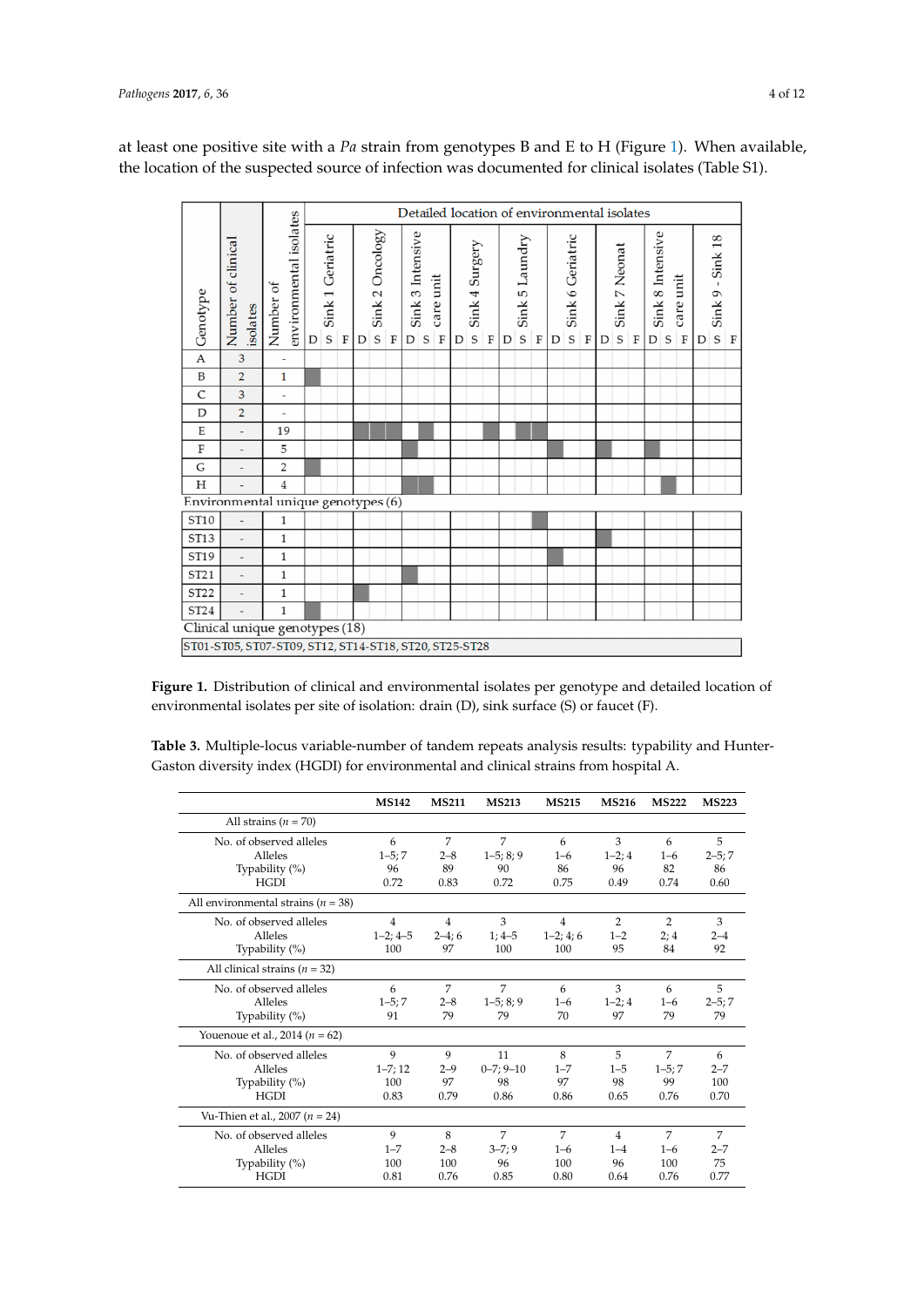#### *2.3. Occurrence and Relationship between Sink Partsthis is an Example of an Equation*

The results from the occurrence study conducted in five hospitals (A to E) revealed that 50.1% of all sampled sink drains were *Pa* culture-positive, whereas surfaces, faucet swabs and water had lower positivity (12.7%, 2.6% and 4.3%, respectively). The percentage of the culture positivity of sampled sites from hospitals B to E were compatible with the results from hospital A obtained after 48 h of incubation (Table [2\)](#page-2-1). The paired positivity of sampling sites within a sink was evaluated for drains, faucets and sink surface swabs from hospitals A and B, and for water, faucets and drain swabs from hospitals B to E (Table [4\)](#page-4-0). The odds were the highest for having a positive surface or water when the faucet swab was positive. However, because of the low number of positive faucets, increased odds of a positive faucet or surface in the presence of a positive drain should also be considered. Of all 229 sinks sampled, only 2 had positive results for all the sampled sites at those sinks.

<span id="page-4-0"></span>**Table 4.** Percentage of paired positivity between two sampling sites at a sink for drains, faucets and sink surface swabs for hospitals A and B (*n* sink = 86) and for drain swabs, faucet swabs and water samples in hospitals B, C, D and E (*n* sink = 210). Odds ratios are indicated in brackets per sampling site pairs.

|                       |              | % Paired Pseudomonas aeruginosa<br>Positivity at a Sink (Odds Ratio) |       |        |         |  |  |  |  |  |  |  |  |
|-----------------------|--------------|----------------------------------------------------------------------|-------|--------|---------|--|--|--|--|--|--|--|--|
|                       |              | n Positive<br><b>Sink Surface</b><br>Drain<br>Faucet                 |       |        |         |  |  |  |  |  |  |  |  |
|                       | Drain        | 108                                                                  |       | 7(3.3) | 20(1.3) |  |  |  |  |  |  |  |  |
| Hospitals $A \& B$    | Faucet       | 3                                                                    | 67    |        | 40(6)   |  |  |  |  |  |  |  |  |
|                       | Sink surface | 9                                                                    | 60    | 20     |         |  |  |  |  |  |  |  |  |
|                       |              | n Positive                                                           | Drain | Faucet | Water   |  |  |  |  |  |  |  |  |
|                       | Drain        | 108                                                                  |       | 7(3.3) | 20(1.3) |  |  |  |  |  |  |  |  |
| Hospitals B, C, D & E | Faucet       | 3                                                                    | 67    |        | 40(6)   |  |  |  |  |  |  |  |  |
|                       | Water        | 9                                                                    | 60    | 20     |         |  |  |  |  |  |  |  |  |

#### **3. Discussion**

Nutrient-rich culture media with an antibiotic (PIa) and nutrient-poor selective media (Aa) were tested to assess the recovery of environmental strains over a prolonged incubation time. The rates of *Pa* isolation from drains were similar on PIa versus on Aa, whereas all but one isolate recovered from faucet and sink surface swabs were isolated on PIa (Table [1\)](#page-2-0). The higher *Pa* recovery by PIa for faucet and sink surface swab samples could be associated to its nutrient-rich composition, most likely because it provided the necessary elements for the revival of cells under environmental stress or into latent state. The presence of viable but not culturable cells in the biofilm may have also contributed to the lack of culture positivity as well as the length of incubation time needed for the faucet and sink-surface swab samples [\[38\]](#page-10-5).

The results suggest the importance of a longer incubation period for a better recovery of environmental isolates. More than one-third of the isolates required over 48 h of incubation, and half of those required as many as 10 days. When conducting an environmental investigation for water and swab samples, the choice of culture method and associated incubation times are key factors to improve the recovery of environmental isolates. Using the standard ISO culture method (48 h of incubation), a large proportion of positive sites may not be detected, compared to using other culture protocols with longer incubation times, such as the standard test method ASTM D5246-15 [\[39\]](#page-10-6). For example, the environmental strain that was genotypically similar to the clinical strain (genotype B) was isolated after 72 h of incubation time. Furthermore, some genotypes may require a longer incubation time than others. Although current results do not provide sufficient data to conclude, 18 of the 19 isolates recovered after 10 days of incubation belonged to the same genotype (E). The remaining isolate (Table S1: strain ID CL547b, genotype ST10) was closely related to genotype E, with one allele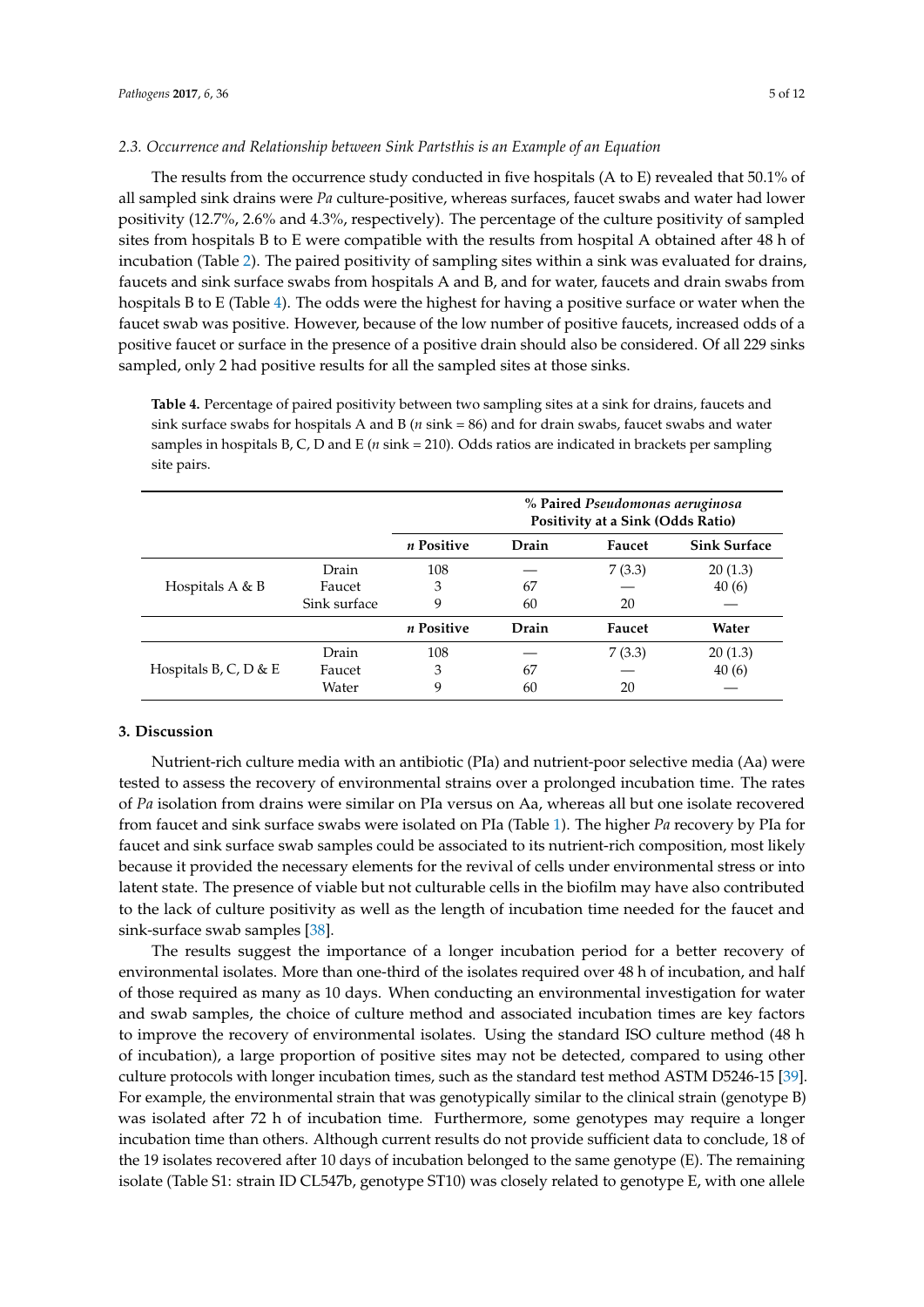difference for the VNTR MS223, and was isolated from the same swab sample as CL547a (genotype E). Importantly, a longer incubation time did not reduce the rate of confirmation of isolated strains. All isolates recovered after a 10 day incubation time had a 100% confirmation by PCR and ISO culture methods, whereas strains recovered after 48 h had a lower confirmation rate of 78%.

Polymorphic VNTR were selected on the basis of the reported typability, the HGDI and the length, with a target of >100 bp. Longer VNTR have been reported to be more stable over time [\[32\]](#page-9-13), and distinct alleles with longer repeat units are generally easier to score on agarose gels [\[40\]](#page-10-7). Provided that the clinical strains were isolated prior to the environmental isolates, a short, highly variable repeat unit would make it difficult to find a possible association between clinical and environmental strains. The 32 clinical isolates were grouped into 22 genotypes (18 unique), whereas the 38 environmental isolates were grouped into 11 genotypes (6 unique), displaying less diversity than clinical isolates previously observed [\[12\]](#page-8-9). Environmental isolates also showed a higher typability when averaging all seven VNTR (95 vs 82%). For example, the VNTR MS215 was not amplified from eight clinical strains (Table S1), resulting in a lower typability of 74% compared to a 100% typability for environmental strains. The lack of amplification for 2% of the tested isolates was previously reported for MS215 [\[31\]](#page-9-12). The lack of amplification of MS222 for all genotype C and F strains, and of MS223 for genotype H strains, suggested either the absence of those VNTR or mutation in the primer annealing site [\[27\]](#page-9-9). The two other strains that were missing MS222 were categorized as of unique genotypes (ST19 and ST20) but only displayed a difference in the number of repeats for MS142 to be part of genotype B (ST20) or F (ST19). Interestingly, ST19 was isolated from the same drain biofilm as two strains from genotype F (CL511 and CL512; Table S1), suggesting a possible change of the strain genotype over time.

The sink located in the intensive care unit (sink 3) had the most diversity in genotypes, with three genotypes isolated from the drain and two from the sink surface. Davis et al. also observed a larger diversity of *Pa* strains in neonatal ICUs during an outbreak investigation associated to sink transmission [\[29\]](#page-9-14). The presence of the same genotype both in the drain and on the surface area suggested splashing from the drain to the surface of sink 3 during water utilization, as previously reported [\[26\]](#page-9-8). Similarly, strains from the same genotype were recovered from the drain, the faucet and the sink surface in sink 2, located in Oncology. Overall, clinical and environmental isolates were not frequently grouped in the same genotypes, as previously observed [\[12,](#page-8-9)[29\]](#page-9-14). In this study, only genotype B isolates were recovered from patients and sinks: from the drain in sink 1, located in the geriatric ward, and from two patients, a cystic fibrosis patient hospitalized 13 months earlier (undetermined site of acquisition) and a patient from the geriatric ward, 5 months after the environmental sampling. Both clinical and environmental isolates were small non-mucoid colonies with a metallic sheen. The MLVA-7 profile of genotype B strains was also identical to clinical strains isolated from two CF patients in Sweden [\[27\]](#page-9-9). When comparing clinical strains to previously published MLVA-7 profiles, genotype ST08 was found to be identical to a strain previously isolated both in hospital water and in patients, and identified as the source of an outbreak [\[27\]](#page-9-9). The isolation of the same genotype from both clinical and environmental samples raises questions with regard to the dissemination pathway and its chronology: from the patient to the sink drain, with a clinically fit strain able to colonize drain and water biofilms, or from the sink drain to the patient, with an environmentally fit strain able to successfully infect patients. A combination of both is also possible, where an environment is contaminated by patients and, in turn, becomes a source of contamination via splashing the hands of the caregiver [\[15](#page-8-10)[,41\]](#page-10-8), the aerator [\[28\]](#page-9-10), the medical material used or stored near the sink, and the patient bed [\[26](#page-9-8)[,42](#page-10-9)[,43\]](#page-10-10). However, during an investigation, the exact location of *Pa* acquisition is not always clear, and sampling of the environment often occurs up to several weeks after acquisition, making it difficult to identify the source. Furthermore, the low culturability of *Pa* in the presence of environmental stressors increases the challenge of isolating all strains present within the sink environment. As molecular methods such as whole genome sequencing become more affordable and accessible to clinical settings, better identification of the source might be achieved [\[29,](#page-9-14)[30\]](#page-9-11). Indeed, the study by Quick et al. revealed five clades to which clinical and environmental strains were closely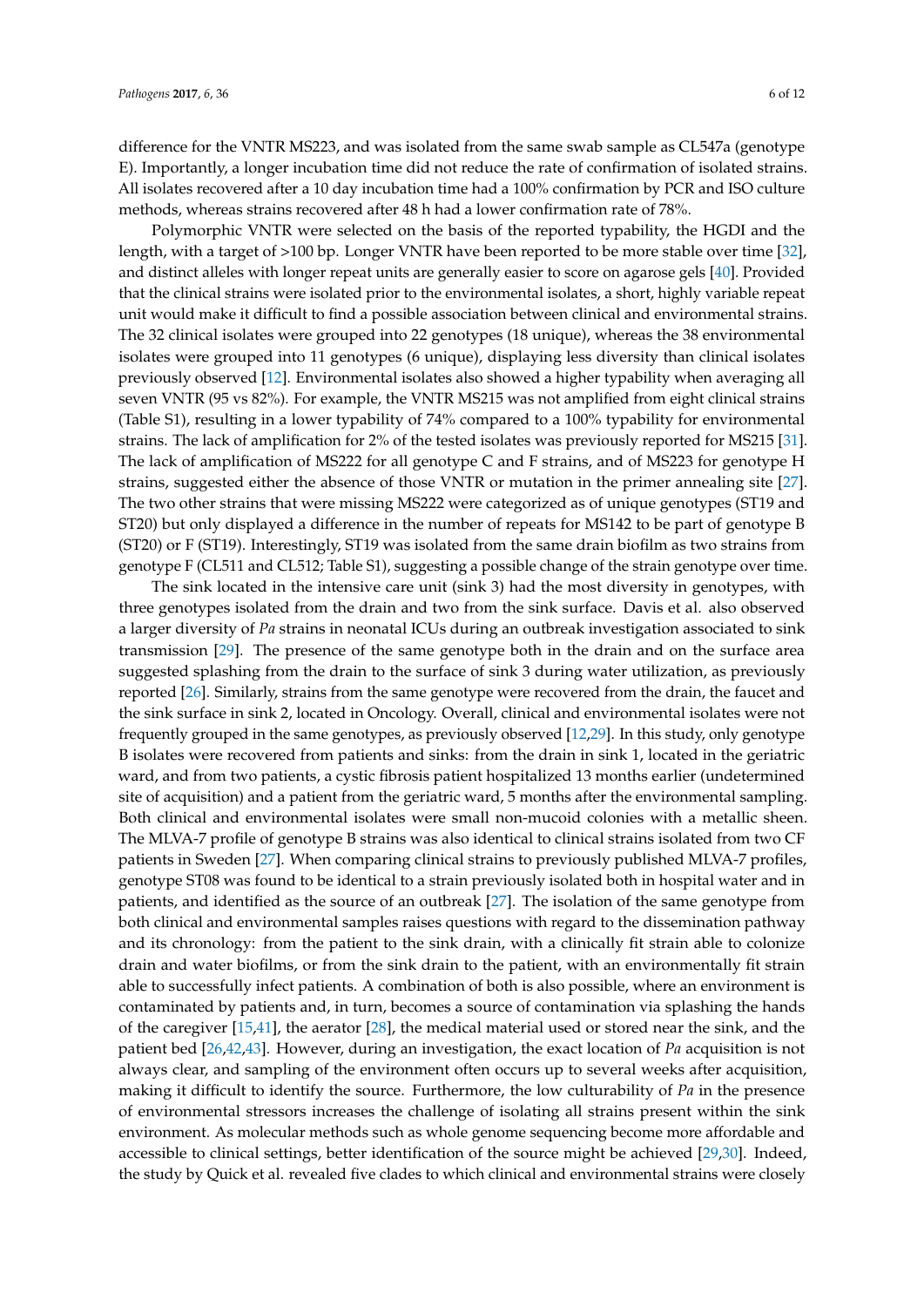related in a burn center [\[30\]](#page-9-11). In addition, the weekly sampling of the patient's environment and water during their stay increased the likelihood of isolating environmental strains associated to the patient strains. In the present study, each of the sink environments were sampled only once.

The high prevalence of *Pa* in sampled sink drains (49.8%) was in line with results from previous studies summarized in a recent review [\[44\]](#page-10-11). Despite the high positivity of drains, a low positivity was detected for faucets (2.6%) and water (4.3%), suggesting that these environments were not as favorable for *Pa* growth or recovery because of conditions present at the faucet: shear forces due to water flow, cleaning and disinfection procedures, lower nutrient levels, exposure to chlorine, and metal aerators. As previously reported, such environmental stressors can impact the culturability and growth [\[45](#page-10-12)[,46\]](#page-10-13). This would support the longer incubation time required for isolates from the faucet swabs, recovered after 96 to 240 h (Table [1\)](#page-2-0). However, the absence of chlorine residuals and the presence of plastic aerators and warmer water temperatures within the faucet could provide favorable conditions for *Pa* growth. Therefore, depending on the specific conditions present at the faucet, the *Pa* positivity may vary between 7% and 74% as reported [\[12](#page-8-9)[,22](#page-9-15)[,47\]](#page-10-14).

The positivity for sink surfaces was 12.5%, of which 50% had positive drains, 10% had positive faucets and 10% had both sites positive. Although the odds ratio for having a contaminated sink surface was 4.6 times higher when the faucet swab rather than drain was positive, the high prevalence of contaminated drains associated with sink surfaces suggested the drain as the primary reservoir of *Pa* contamination of the sink surface [\[26\]](#page-9-8), especially if the disposal of patient body fluids or wastewater occurred in those drains [\[48\]](#page-10-15). On the other hand, the use of the shorter incubation time for the survey of hospital B to E could have impacted the positivity percentage for the faucet, the water and the aerator. When comparing positivity data for hospital A versus hospitals B to E, the drain positivity was lower (33% vs 51%), while the faucet and sink surface positivities were higher (17% and 22% vs 1% and 10%; Table [2\)](#page-2-1). Considering that 84.5% of confirmed *Pa* strains isolated from the faucet or the sink surface required more than 48 h, the actual positivity for faucets and sink surfaces from hospitals B to E could have been up to 4.5 times higher than measured, especially considering the higher contamination rate detected in drains from hospitals B to E.

#### **4. Materials and Methods**

The culture method comparison was performed with environmental samples collected from a 255 bed adult hospital in the province of Québec, Canada (hospital A), supplied with chlorinated municipal water and no on-site disinfection. Swab samples were collected from sinks in rooms located in the following clinical and technical units: surgery, oncology, hemodialysis, emergency, geriatric, neonatology and hydrotherapy. Sterile cotton swabs (Puritan Medical Products) were used to collect biofilms from the drains, the tap aerators and the upper sink surfaces of 18 sinks, for a total of 57 samples, including 3 additional swab samples from a single sink drain. The samples were inoculated on PIa (DIFCO 292710) and Aa (Sigma-Aldrich 00185 with phenol red and agar) culture media. Incubation was performed at  $35^{\circ}$ C for up to 240 h, and the subculturing of presumptive colonies took place after 24, 48, 96 and 240 h. Final confirmation was obtained through ISO 16266 standard culture method [\[49\]](#page-11-0) and by gyrB qPCR [\[50\]](#page-11-1). In summary, colonies were plated on cetrimide agar with nalidixic acid (45.3 g/L cetrimide selective agar (Remel), 10 mL/L glycerol (Fisher), 15 mg/L nalidixic acid (Sigma-Aldrich)), incubated at 37.5 ◦C for 48 h and counted after 24 and 48 h. Following DNA chloroform extraction, the gyrB qPCR was performed by amplification using a Corbett Rotor-Gene 6000 for 50 cycles: a 10 min initial denaturation (95 °C), denaturation (95 °C; 30 s), annealing and elongation (60  $°C$ ; 90 s) [\[8\]](#page-8-11).

MLVA genotyping was performed on 38 confirmed environmental isolates from sinks in hospital A and 32 clinical isolates from patients admitted throughout hospital A. Clinical isolates were uniformly distributed in time 24 months prior to and 6 months after the environmental sampling. DNA was extracted using a phenol method and the selected VNTR loci (MS142, MS211, MS213, MS215, MS216,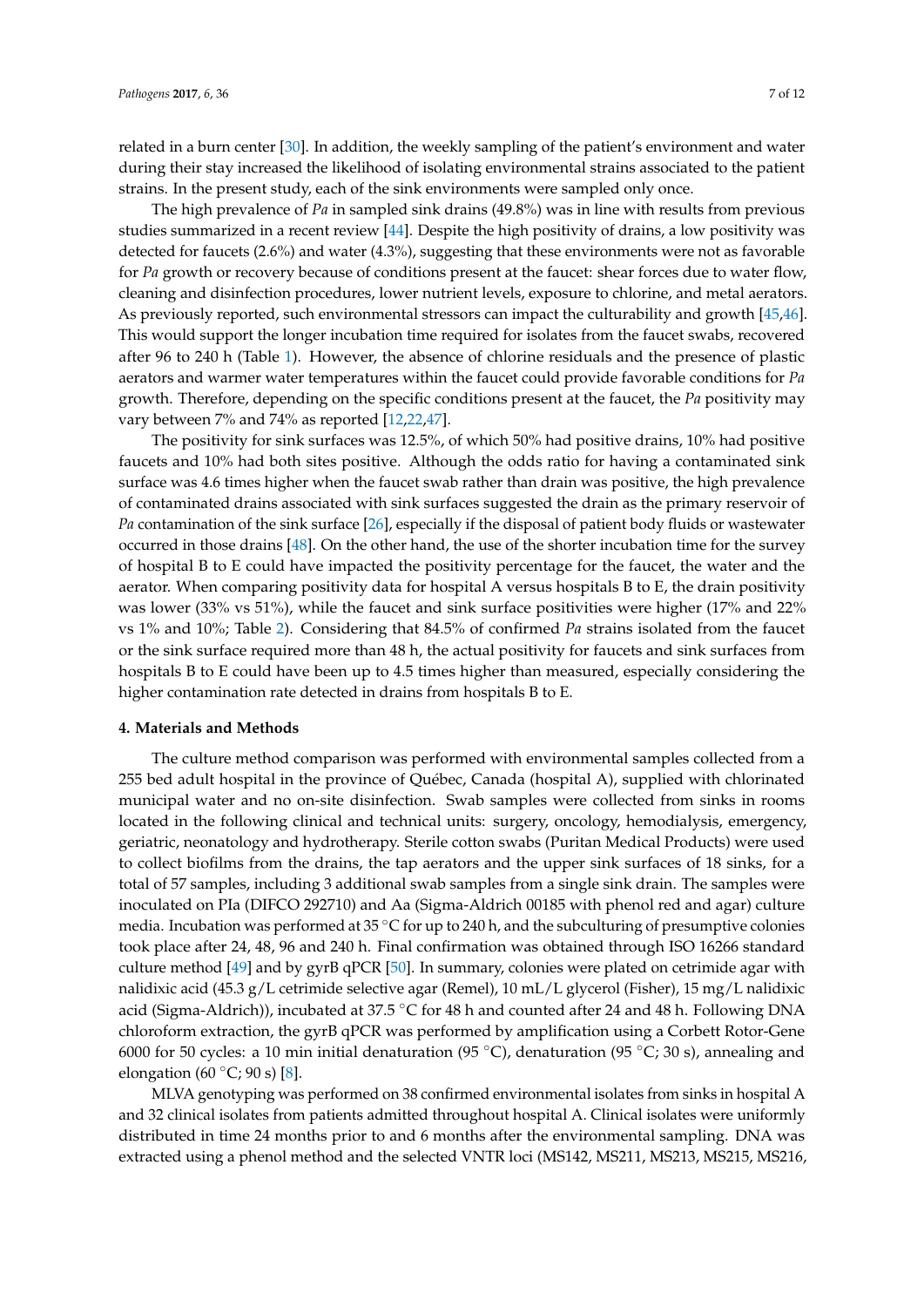MS222, MS223) were amplified by PCR using primers and conditions described by D. Sobral et al. [\[34\]](#page-10-2). The number of repeats for each VNTR locus were determined by electrophoresis on 2% agarose gel.

The occurrence study was conducted over 4 months, in five healthcare centers (identified as hospitals A to E) in the province of Quebec (Canada), including four adult hospitals (A: 255, C: 405, D: 420, and E: 80 beds) and one pediatric hospital (B: 450 beds). All hospitals were supplied with their municipal chlorinated water and no on-site treatment was used. A total of 229 sinks were sampled in the different study sites (18, 60, 52, 30 and 68, respectively). For each sink, the samples were collected as follows: (a) from a swab from the drain, (b) from 1 L of first-flush cold water in a sterile propylene bottle with 1% sodium thiosulfate (hospitals B to E), (c) from a swab of the aerator, and (d) from a swab of the upper sink surface (hospitals A and B). For water samples, 10 and 100 mL were filtered on a 0.45 µm cellulose membrane in duplicate. Filters and swabs were directly plated on the selected growth media using the ISO16266 method for hospitals B to E. Culture detection was performed on PIa and Aa selective media for samples from hospital A, with confirmation by ISO16266 and qPCR as described in the previous section.

The index of diversity (IOD) was calculated using the HGDI, using the V-Dice application [\(http://www.hpabioinformatics.org.uk/cgi-bin/DICI/DICI.pl\)](http://www.hpabioinformatics.org.uk/cgi-bin/DICI/DICI.pl). Statistical analyses were performed using the chi-square test, and were considered significantly different if  $p \leq 0.05$ .

#### **5. Conclusions**

In this study, a large variety of environmental and clinical genotypes were isolated within multiple wards of a healthcare facility. Some genotypes were predominant within the hospital, recovered from drains, faucets and splash areas from multiple sinks. However, it was one of the non-dominant genotypes that was recovered both from the environment and from patients. In addition, the environmental strain was recovered after 72 h of incubation, and would have been missed with a 24–48 h incubation. A longer incubation time was shown to be critical for the recovery of environmental strains, especially for strains isolated from less favorable environments such as faucets. This increases the likelihood of finding environmental strains that are genotypically identical to clinical strains, as was the case here for genotype B.

The large proportion of positive drains and the association with positive faucets or splash areas confirm hospital drains as important *Pa* reservoir, firstly as a nutrient-rich environment compared to faucets or sink surfaces, and secondly as a source of contamination via aerosols toward surrounding surfaces (hands, bed, aerator, sink, and countertop). This is exacerbated in situations for which drainage is deficient, allowing water to accumulate in the sink during utilization. Strains present in the drain can then be resuspended in that water, increasing the likelihood of transmission. The redundancy of several genotypes observed in the sink environment, on the patient or on both suggests the presence of certain pathways bridging these sites. The results also provide some evidence that clinical strains can be recovered from sinks, but further studies are needed to substantiate this finding. Detailed prospective studies using optimized culture methods with a longer incubation time and genotyping are needed to better understand and document the strain dynamics in the environment surrounding hospitalized patients. Such understanding is key for infection prevention, as it will provide the necessary information to define, prioritize and implement corrective and preventive measures.

**Supplementary Materials:** The following are available online at [www.mdpi.com/2076-0817/6/3/36/s1:](www.mdpi.com/2076-0817/6/3/36/s1) Table S1: Genotype grouping of environmental (CL) and clinical (H) isolates from hospital A as per MLVA-7 profiles and location of isolation (environmental) or acquisition (clinical).

**Acknowledgments:** This study was supported by the partners of the NSERC Industrial Chair on Drinking Water. The authors would like to thank the chair staff, especially Yves Fontaine, Jacinthe Mailly, and Stéphanie Fey, as well as the participating hospitals, especially Christiane Parent. Eric Déziel holds a Canada Research Chair.

**Author Contributions:** C.L., E.B., D.C., M.P. and E.D. conceived and designed the experiments; C.L. and D.C. performed the experiments; C.L. and E.B. analyzed the data; P.D. and C.L. contributed samples and contributed to the data analysis; C.L. and E.B. wrote the paper.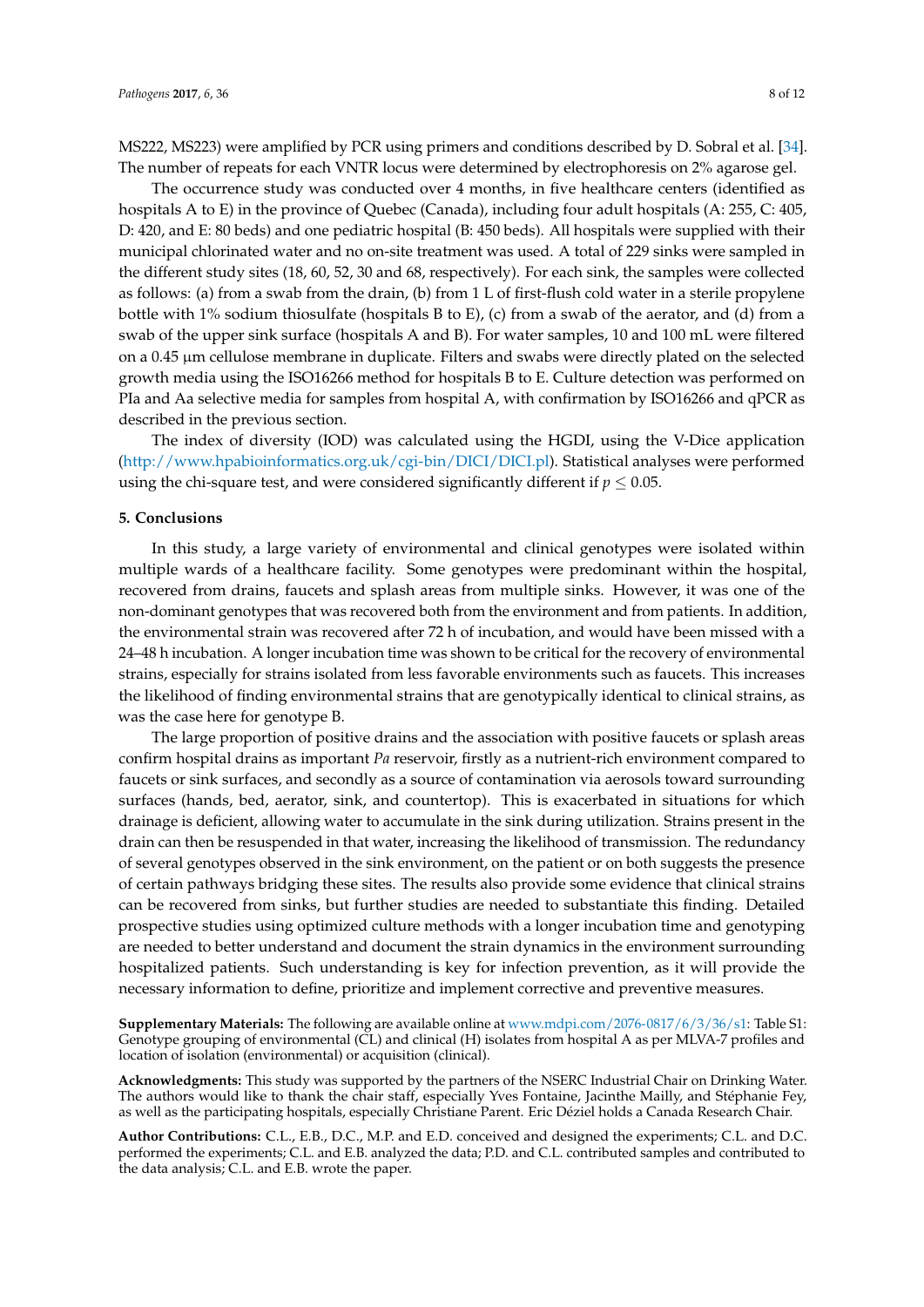**Conflicts of Interest:** The authors declare no conflict of interest.

### **References**

- <span id="page-8-0"></span>1. World Heatlh Organization (WHO). *Report on the Burden of Endemic Health Care-Associated Infection Worldwide: A Systematic Review of the Litterature*; World Heatlh Organization: Geneva, Switzerland, 2011.
- <span id="page-8-1"></span>2. Hidron, A.I.; Edwards, J.R.; Patel, J.; Horan, T.C.; Sievert, D.M.; Pollock, D.A.; Fridkin, S.K. Nhsn annual update: Antimicrobial resistant pathogens associated with healthcare associated infections: Annual summary of data reported to the national healthcare safety network at the centers for disease control and prevention, 2006–2007. *Infect. Control Hosp. Epidemiol.* **2008**, *29*, 996–1011. [\[CrossRef\]](http://dx.doi.org/10.1086/591861) [\[PubMed\]](http://www.ncbi.nlm.nih.gov/pubmed/18947320)
- 3. The RAISIN Working Group. Surveillance and outbreak reports "raisin"—A national programme for early warning, investigation and surveillance of healthcare-associated infection in France. *Eurosurveillance* **2009**, *14*, 429–433.
- <span id="page-8-2"></span>4. Zarb, P.; Coignard, B.; Griskeviciene, J.; Muller, A.; Vankerckhoven, V.; Weist, K.; Goossens, M.M.; Vaerenberg, S.; Hopkins, S.; Catry, B.; et al. The European centre for disease prevention and control (ECDC) pilot point prevalence survey of healthcare-associated infections and antimicrobial use. *Eurosurveillance* **2012**, *17*, 4–19.
- <span id="page-8-3"></span>5. Ferroni, A.; Nguyen, L.; Pron, B.; Quesne, G.; Brusset, M.-C.; Berche, P. Outbreak of nosocomial urinary tract infections due to *Pseudomonas aeruginosa* in a paediatric surgical unit associated with tap-water contamination. *J. Hosp. Infect.* **1998**, *39*, 301–307. [\[CrossRef\]](http://dx.doi.org/10.1016/S0195-6701(98)90295-X)
- 6. Yapicioglu, H.; Gokmen, T.G.; Yildizdas, D.; Koksal, F.; Ozlu, F.; Kale-Cekinmez, E.; Mert, K.; Mutlu, B.; Satar, M.; Narli, N.; et al. *Pseudomonas aeruginosa* infections due to electronic faucets in a neonatal intensive care unit. *J. Paediatr. Child Health* **2011**, *48*, 430–434. [\[CrossRef\]](http://dx.doi.org/10.1111/j.1440-1754.2011.02248.x) [\[PubMed\]](http://www.ncbi.nlm.nih.gov/pubmed/22085434)
- 7. Ehrhardt, D.; Terashita, D.; English, T. *An Outbreak of Pseudomonas aeruginosa in Neonatal Intensive Care Unit, Los Angeles County, Special Studies Report 2006*; Acute Communicable Disease Control Program: Los Angeles, CA, USA, 2006; pp. 53–55.
- <span id="page-8-11"></span>8. Bedard, E.; Laferriere, C.; Charron, D.; Lalancette, C.; Renaud, C.; Desmarais, N.; Deziel, E.; Prevost, M. Post-outbreak investigation of *Pseudomonas aeruginosa* faucet contamination by quantitative polymerase chain reaction and environmental factors affecting positivity. *Infect. Control Hosp. Epidemiol.* **2015**, *36*, 1337–1343. [\[CrossRef\]](http://dx.doi.org/10.1017/ice.2015.168) [\[PubMed\]](http://www.ncbi.nlm.nih.gov/pubmed/26190556)
- <span id="page-8-4"></span>9. Walker, J.T.; Jhutty, A.; Parks, S.; Willis, C.; Copley, V.; Turton, J.F.; Hoffman, P.N.; Bennett, A.M. Investigation of healthcare-acquired infections associated with *Pseudomonas aeruginosa* biofilms in taps in neonatal units in northern ireland. *J. Hosp. Infect.* **2014**, *86*, 16–23. [\[CrossRef\]](http://dx.doi.org/10.1016/j.jhin.2013.10.003) [\[PubMed\]](http://www.ncbi.nlm.nih.gov/pubmed/24284020)
- <span id="page-8-5"></span>10. Wingender, J. Hygienically relevant microorganisms in biofilms of man-made water systems. In *Biofilm Highlights*; Flemming, H.-C., Wingender, J., Szewzyk, U., Eds.; Springer: Berlin/Heidelberg, Germany, 2011; Volume 5, pp. 189–238.
- <span id="page-8-6"></span>11. Trautmann, M.; Michalsky, T.; Wiedeck, H.; Radosavljevic, V.; Ruhnke, M. Tap water colonization with *Pseudomonas aeruginosa* in a surgical intensive care unit (ICU) and relation to *Pseudomonas* infections of ICU patients. *Infect. Control Hosp. Epidemiol.* **2001**, *22*, 49–52. [\[CrossRef\]](http://dx.doi.org/10.1086/501828) [\[PubMed\]](http://www.ncbi.nlm.nih.gov/pubmed/11198025)
- <span id="page-8-9"></span>12. Lavenir, R.; Sanroma, M.; Gibert, S.; Crouzet, O.; Laurent, F.; Kravtsoff, J.; Mazoyer, M.A.; Cournoyer, B. Spatio-temporal analysis of infra-specific genetic variations among a Pseudomonas aeruginosa water network hospital population: Invasion and selection of clonal complexes. *J. Appl. Microbiol.* **2008**, *105*, 1491–1501. [\[CrossRef\]](http://dx.doi.org/10.1111/j.1365-2672.2008.03907.x) [\[PubMed\]](http://www.ncbi.nlm.nih.gov/pubmed/19146487)
- <span id="page-8-7"></span>13. Van der Mee-Marquet, N.; Bloc, D.; Briand, L.; Besnier, J.M.; Quentin, R. Non-touch fittings in hospitals: A procedure to eradicate *Pseudomonas aeruginosa* contamination. *J. Hosp. Infect.* **2005**, *60*, 235–239. [\[CrossRef\]](http://dx.doi.org/10.1016/j.jhin.2004.11.023) [\[PubMed\]](http://www.ncbi.nlm.nih.gov/pubmed/15949615)
- <span id="page-8-8"></span>14. Levin, M.H.; Olson, B.; Nathan, C.; Kabins, S.A.; Weinstein, R.A. Pseudomonas in the sinks in an intensive care unit: Relation to patients. *J. Clin. Pathol.* **1984**, *37*, 424–427. [\[CrossRef\]](http://dx.doi.org/10.1136/jcp.37.4.424) [\[PubMed\]](http://www.ncbi.nlm.nih.gov/pubmed/6423700)
- <span id="page-8-10"></span>15. Döring, G.; Ulrich, M.; Müller, W.; Bitzer, J.; Schmidt-Koenig, L.; Münst, L.; Grupp, H.; Wolz, C.; Stern, M.; Botzenhart, K. Generation of *Pseudomonas aeruginosa* aerosols during handwashing from contaminated sink drains, transmission to hands of hospital personnel, and its prevention by use of a new heating device. *Int. J. Hyg. Environ. Med.* **1991**, *191*, 494–505.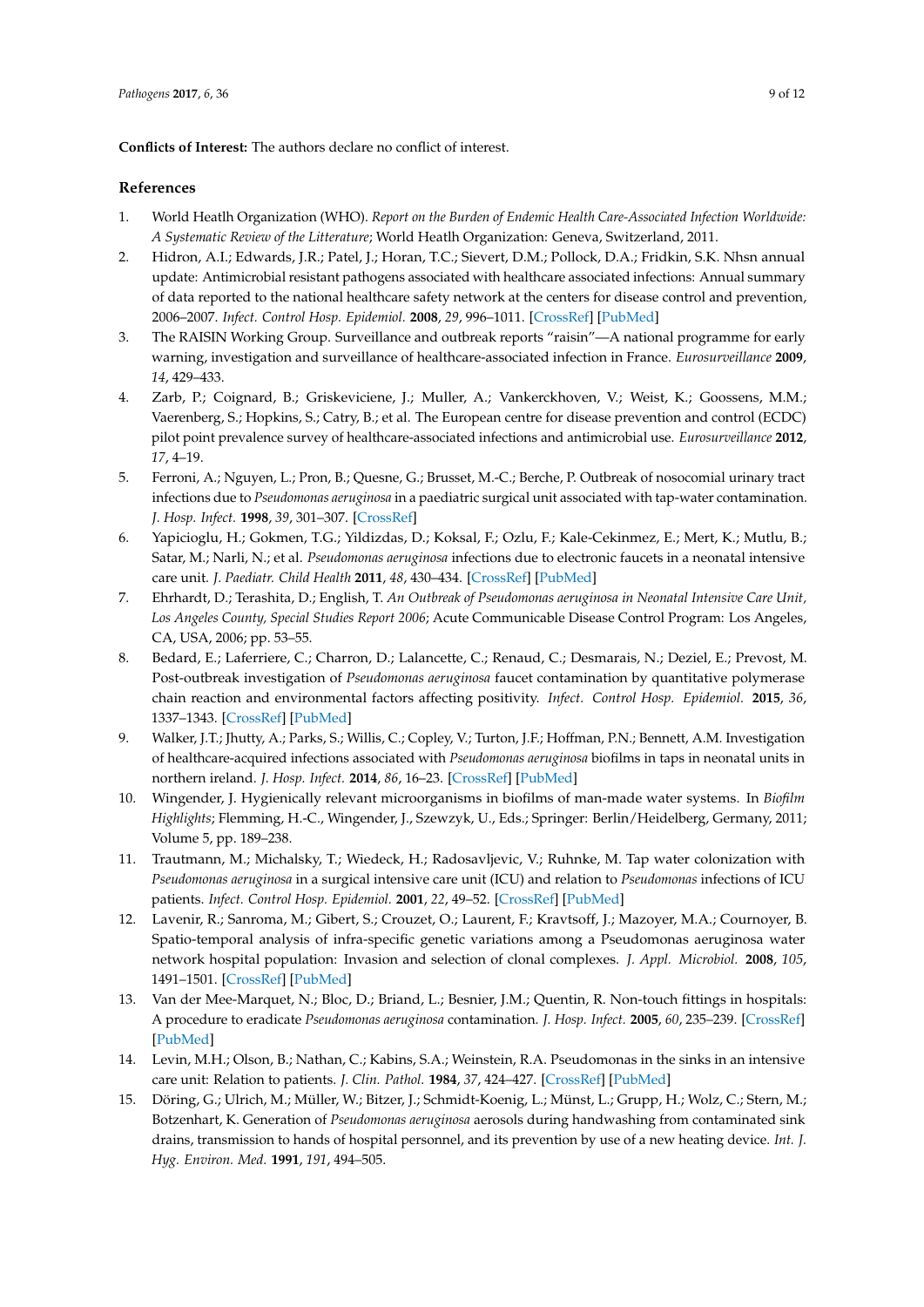- <span id="page-9-0"></span>16. Cholley, P.; Thouverez, M.; Floret, N.; Bertrand, X.; Talon, D. The role of water fittings in intensive care rooms as reservoirs for the colonization of patients with *Pseudomonas aeruginosa*. *Intensive Care Med.* **2008**, *34*, 1428–1433. [\[CrossRef\]](http://dx.doi.org/10.1007/s00134-008-1110-z) [\[PubMed\]](http://www.ncbi.nlm.nih.gov/pubmed/18425499)
- <span id="page-9-1"></span>17. Cuttelod, M.; Senn, L.; Terletskiy, V.; Nahimana, I.; Petignat, C.; Eggimann, P.; Bille, J.; Prod'hom, G.; Zanetti, G.; Blanc, D.S. Molecular epidemiology of *Pseudomonas aeruginosa* in intensive care units over a 10-year period (1998–2007). *Clin. Microbiol. Infect.* **2011**, *17*, 57–62. [\[CrossRef\]](http://dx.doi.org/10.1111/j.1469-0691.2010.03164.x) [\[PubMed\]](http://www.ncbi.nlm.nih.gov/pubmed/20121820)
- <span id="page-9-2"></span>18. Leprat, R.; Denizot, V.; Bertr, X.; Talon, D. Non-touch fittings in hospitals: A possible source of *Pseudomonas aeruginosa* and *Legionella* spp. *J. Hosp. Infect.* **2003**, *53*, 77. [\[CrossRef\]](http://dx.doi.org/10.1053/jhin.2002.1336) [\[PubMed\]](http://www.ncbi.nlm.nih.gov/pubmed/12495690)
- <span id="page-9-3"></span>19. Rogues, A.M.; Boulestreau, H.; Lashéras, A.; Boyer, A.; Gruson, D.; Merle, C.; Castaing, Y.; Bébear, C.M.; Gachie, J.P. Contribution of tap water to patient colonisation with *Pseudomonas aeruginosa* in a medical intensive care unit. *J. Hosp. Infect.* **2007**, *67*, 72–78. [\[CrossRef\]](http://dx.doi.org/10.1016/j.jhin.2007.06.019) [\[PubMed\]](http://www.ncbi.nlm.nih.gov/pubmed/17728016)
- <span id="page-9-4"></span>20. Chaidez, C.; Gerba, C.P. Comparison of the microbiologic quality of point-of-use (pou)-treated water and tap water. *Int. J. Environ. Health Res.* **2004**, *14*, 253–260. [\[CrossRef\]](http://dx.doi.org/10.1080/09603120410001725595) [\[PubMed\]](http://www.ncbi.nlm.nih.gov/pubmed/15369990)
- 21. Motoshima, M.; Yanagihara, K.; Fukushima, K.; Matsuda, J.; Sugahara, K.; Hirakata, Y.; Yamada, Y.; Kohno, S.; Kamihira, S. Rapid and accurate detection of *Pseudomonas aeruginosa* by real-time polymerase chain reaction with melting curve analysis targeting gyrb gene. *Diagn. Microbiol. Infect. Dis.* **2007**, *58*, 53–58. [\[CrossRef\]](http://dx.doi.org/10.1016/j.diagmicrobio.2006.11.007) [\[PubMed\]](http://www.ncbi.nlm.nih.gov/pubmed/17368797)
- <span id="page-9-15"></span>22. Vianelli, N.; Giannini, M.B.; Quarti, C.; Bucci Sabattini, M.A.; Fiacchini, M.; de Vivo, A.; Graldi, P.; Galli, S.; Nanetti, A.; Baccarani, M.; et al. Resolution of a *Pseudomonas aeruginosa* outbreak in a hematology unit with the use of disposable sterile water filters. *Haematologica* **2006**, *91*, 983–985. [\[PubMed\]](http://www.ncbi.nlm.nih.gov/pubmed/16757413)
- <span id="page-9-5"></span>23. Warburton, D.W.; Bowen, B.; Konkle, A. The survival and recovery of *Pseudomonas aeruginosa* and its effect upon salmonellae in water: Methodology to test bottled water in canada. *Can. J. Microbiol.* **1994**, *40*, 987–992. [\[CrossRef\]](http://dx.doi.org/10.1139/m94-158) [\[PubMed\]](http://www.ncbi.nlm.nih.gov/pubmed/7704834)
- <span id="page-9-6"></span>24. Ortolano, G.A.; McAlister, M.B.; Angelbeck, J.A.; Schaffer, J.; Russell, R.L.; Maynard, E.; Wenz, B. Hospital water point-of-use filtration: A complementary strategy to reduce the risk of nosocomial infection. *Am. J. Infect. Control* **2005**, *33*, S1–19. [\[CrossRef\]](http://dx.doi.org/10.1016/j.ajic.2005.03.014) [\[PubMed\]](http://www.ncbi.nlm.nih.gov/pubmed/15940112)
- <span id="page-9-7"></span>25. Charron, D.; Bédard, E.; Lalancette, C.; Laferrière, C.; Prévost, M. Impact of electronic faucets and water quality on the occurrence of *Pseudomonas aeruginosa* in water: A multi-hospital study. *Infect. Control Hosp. Epidemiol.* **2015**, *36*, 311–319. [\[CrossRef\]](http://dx.doi.org/10.1017/ice.2014.46) [\[PubMed\]](http://www.ncbi.nlm.nih.gov/pubmed/25695173)
- <span id="page-9-8"></span>26. Hota, S.; Hirji, Z.; Stockton, K.; Lemieux, C.; Dedier, H.; Wolfaardt, G.; Gardam, M.A. Outbreak of multidrug-resistant *Pseudomonas aeruginosa* colonization and infection secondary to imperfect intensive care unit room design. *Infect. Control Hosp. Epidemiol.* **2009**, *30*, 25–33. [\[CrossRef\]](http://dx.doi.org/10.1086/592700) [\[PubMed\]](http://www.ncbi.nlm.nih.gov/pubmed/19046054)
- <span id="page-9-9"></span>27. Johansson, E.; Welinder-Olsson, C.; Gilljam, M. Genotyping of *Pseudomonas aeruginosa* isolates from lung transplant recipients and aquatic environment-detected in-hospital transmission. *APMIS* **2014**, *122*, 85–91. [\[CrossRef\]](http://dx.doi.org/10.1111/apm.12243) [\[PubMed\]](http://www.ncbi.nlm.nih.gov/pubmed/24450429)
- <span id="page-9-10"></span>28. Schneider, H.; Geginat, G.; Hogardt, M.; Kramer, A.; Durken, M.; Schroten, H.; Tenenbaum, T. *Pseudomonas aeruginosa* outbreak in a pediatric oncology care unit caused by an errant water jet into contaminated siphons. *Pediatr. Infect. Dis. J.* **2012**, *31*, 648–650. [\[CrossRef\]](http://dx.doi.org/10.1097/INF.0b013e31824d1a11) [\[PubMed\]](http://www.ncbi.nlm.nih.gov/pubmed/22333699)
- <span id="page-9-14"></span>29. Davis, R.J.; Slade, O.J.; Van Hal, S.; Espedido, B.; Gordon, A.; Farhat, R.; Chan, R. Whole genome sequencing in real-time investigation and management of a *Pseudomonas aeruginosa* outbreak on a neonatal intensive care unit. *Infect. Control Hosp. Epidemiol.* **2015**, *36*, 1058–1064. [\[CrossRef\]](http://dx.doi.org/10.1017/ice.2015.133) [\[PubMed\]](http://www.ncbi.nlm.nih.gov/pubmed/26050101)
- <span id="page-9-11"></span>30. Quick, J.; Cumley, N.; Wearn, C.M.; Niebel, M.; Constantinidou, C.; Thomas, C.M.; Pallen, M.J.; Moiemen, N.S.; Bamfor, A.; Oppenheim, B.; et al. Seeking the source of *Pseudomonas aeruginosa* infections in a recently opened hospital: An observational study using whole-genome sequencing. *BMJ Open* **2014**, *4*, e006278. [\[CrossRef\]](http://dx.doi.org/10.1136/bmjopen-2014-006278) [\[PubMed\]](http://www.ncbi.nlm.nih.gov/pubmed/25371418)
- <span id="page-9-12"></span>31. Van Mansfeld, R.; Jongerden, I.; Bootsma, M.; Buiting, A.; Bonten, M.; Willems, R. The population genetics of *Pseudomonas aeruginosa* isolates from different patient populations exhibits high-level host specificity. *PLoS ONE* **2010**, *5*. [\[CrossRef\]](http://dx.doi.org/10.1371/journal.pone.0013482) [\[PubMed\]](http://www.ncbi.nlm.nih.gov/pubmed/20976062)
- <span id="page-9-13"></span>32. Li, W.; Raoult, D.; Fournier, P.E. Bacterial strain typing in the genomic era. *FEMS Microbiol. Rev.* **2009**, *33*, 892–916. [\[CrossRef\]](http://dx.doi.org/10.1111/j.1574-6976.2009.00182.x) [\[PubMed\]](http://www.ncbi.nlm.nih.gov/pubmed/19453749)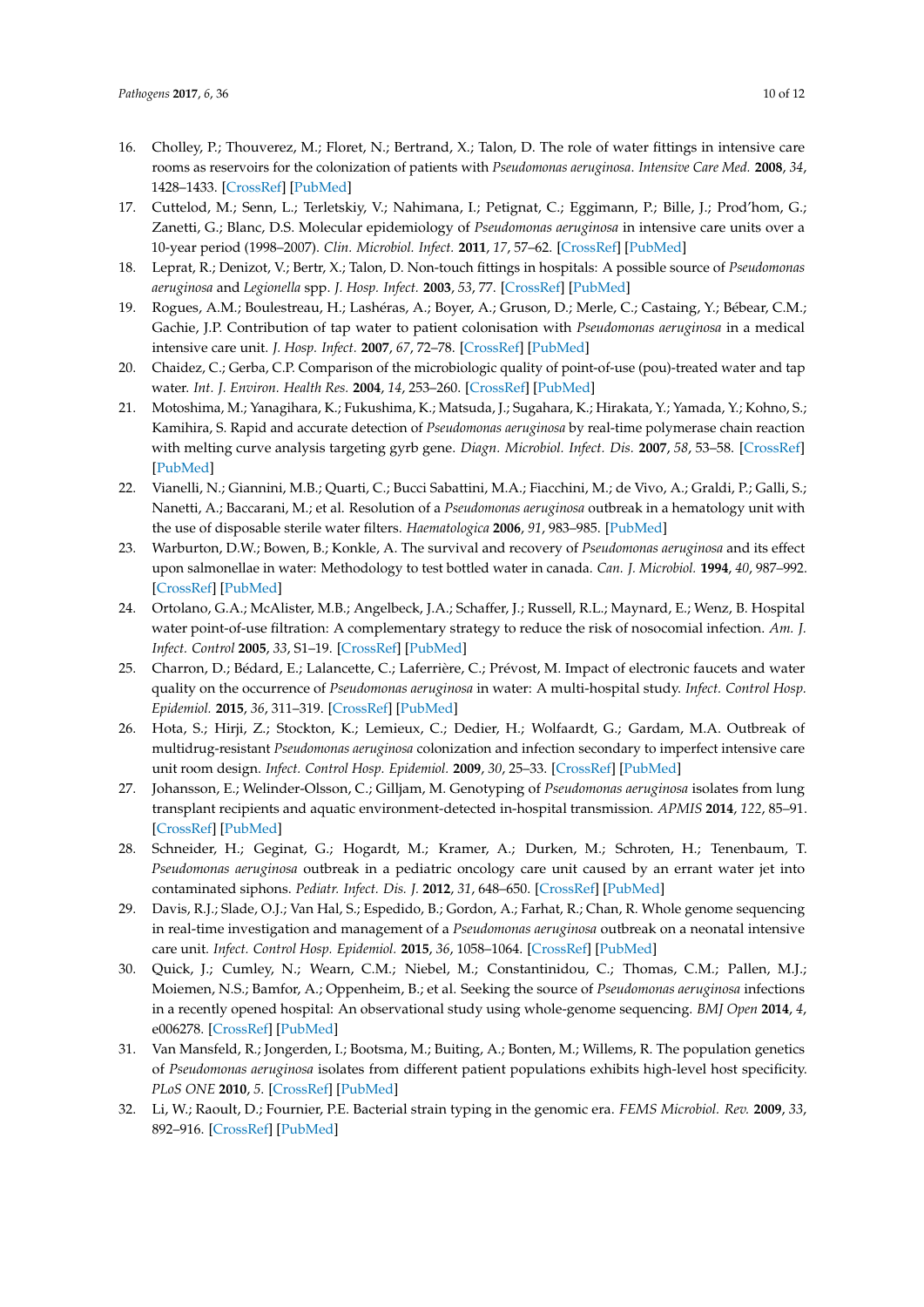- <span id="page-10-0"></span>33. Van der Bij, A.K.; Van Mansfeld, R.; Peirano, G.; Goessens, W.H.F.; Severin, J.A.; Pitout, J.D.D.; Willems, R.; Van Westreenen, M. First outbreak of vim-2 metallo-β-lactamase-producing *Pseudomonas aeruginosa* in the netherlands: Microbiology, epidemiology and clinical outcomes. *Int. J. Antimicrob. Agents* **2011**, *37*, 513–518. [\[CrossRef\]](http://dx.doi.org/10.1016/j.ijantimicag.2011.02.010) [\[PubMed\]](http://www.ncbi.nlm.nih.gov/pubmed/21497065)
- <span id="page-10-2"></span>34. Sobral, D.; Mariani-Kurkdjian, P.; Bingen, E.; Vu-Thien, H.; Hormigos, K.; Lebeau, B.; Loisy-Hamon, F.; Munck, A.; Vergnaud, G.; Pourcel, C. A new highly discriminatory multiplex capillary-based mlva assay as a tool for the epidemiological survey of *Pseudomonas aeruginosa* in cystic fibrosis patients. *Eur. J. Clin. Microbiol. Infect. Dis.* **2012**, *31*, 2247–2256. [\[CrossRef\]](http://dx.doi.org/10.1007/s10096-012-1562-5) [\[PubMed\]](http://www.ncbi.nlm.nih.gov/pubmed/22327344)
- <span id="page-10-1"></span>35. Jabalameli, F.; Mirsalehian, A.; Sotoudeh, N.; Jabalameli, L.; Aligholi, M.; Khoramian, B.; Taherikalani, M.; Emaneini, M. Multiple-locus variable number of tandem repeats (vntr) fingerprinting (mlvf) and antibacterial resistance profiles of extended spectrum beta lactamase (esbl) producing *Pseudomonas aeruginosa* among burnt patients in tehran. *Burns* **2011**, *37*, 1202–1207. [\[CrossRef\]](http://dx.doi.org/10.1016/j.burns.2011.05.012) [\[PubMed\]](http://www.ncbi.nlm.nih.gov/pubmed/21703769)
- <span id="page-10-3"></span>36. Turton, J.F.; Turton, S.E.; Yearwood, L.; Yarde, S.; Kaufmann, M.E.; Pitt, T.L. Evaluation of a nine-locus variable-number tandem-repeat scheme for typing of *Pseudomonas aeruginosa*. *Clin. Microbiol. Infect.* **2010**, *16*, 1111–1116. [\[CrossRef\]](http://dx.doi.org/10.1111/j.1469-0691.2009.03049.x) [\[PubMed\]](http://www.ncbi.nlm.nih.gov/pubmed/19732093)
- <span id="page-10-4"></span>37. Vu-Thien, H.; Corbineau, G.; Hormigos, K.; Fauroux, B.; Corvol, H.; Clement, A.; Vergnaud, G.; Pourcel, C. Multiple-locus variable-number tandem-repeat analysis for longitudinal survey of sources of *Pseudomonas aeruginosa* infection in cystic fibrosis patients. *J. Clin. Microbiol.* **2007**, *45*, 3175–3183. [\[CrossRef\]](http://dx.doi.org/10.1128/JCM.00702-07) [\[PubMed\]](http://www.ncbi.nlm.nih.gov/pubmed/17699654)
- <span id="page-10-5"></span>38. Li, L.; Mendis, N.; Trigui, H.; Oliver, J.D.; Faucher, S.P. The importance of the viable but non-culturable state in human bacterial pathogens. *Front. Microbiol.* **2014**, *5*, 258. [\[CrossRef\]](http://dx.doi.org/10.3389/fmicb.2014.00258) [\[PubMed\]](http://www.ncbi.nlm.nih.gov/pubmed/24917854)
- <span id="page-10-6"></span>39. ASTM D5246-15. *Standard Test Method for Isolation and Enumeration of Pseudomonas aeruginosa from Water*; ASTM International: West Conshohocken, PA, USA, 2015; p. 5.
- <span id="page-10-7"></span>40. Onteniente, L.; Brisse, S.; Tassios, P.T.; Vergnaud, G. Evaluation of the polymorphisms associated with tandem repeats for *Pseudomonas aeruginosa* strain typing. *J. Clin. Microbiol.* **2003**, *41*, 4991–4997. [\[CrossRef\]](http://dx.doi.org/10.1128/JCM.41.11.4991-4997.2003) [\[PubMed\]](http://www.ncbi.nlm.nih.gov/pubmed/14605129)
- <span id="page-10-8"></span>41. Crivaro, V.; Di Popolo, A.; Caprio, A.; Lambiase, A.; Di Resta, M.; Borriello, T.; Scarcella, A.; Triassi, M.; Zarrilli, R. *Pseudomonas aeruginosa* in a neonatal intensive care unit: Molecular epidemiology and infection control measures. *BMC Infect. Dis.* **2009**, *9*, 70. [\[CrossRef\]](http://dx.doi.org/10.1186/1471-2334-9-70) [\[PubMed\]](http://www.ncbi.nlm.nih.gov/pubmed/19463153)
- <span id="page-10-9"></span>42. Kotay, S.; Chai, W.; Guilford, W.; Barry, K.; Mathers, A.J. Spread from the sink to the patient: In situ study using green fluorescent protein (gfp)-expressing escherichia coli to model bacterial dispersion from hand-washing sink-trap reservoirs. *Appl. Environ. Microbiol.* **2017**, *83*, e03327-16. [\[CrossRef\]](http://dx.doi.org/10.1128/AEM.03327-16) [\[PubMed\]](http://www.ncbi.nlm.nih.gov/pubmed/28235877)
- <span id="page-10-10"></span>43. Salm, F.; Deja, M.; Gastmeier, P.; Kola, A.; Hansen, S.; Behnke, M.; Gruhl, D.; Leistner, R. Prolonged outbreak of clonal mdr *Pseudomonas aeruginosa* on an intensive care unit: Contaminated sinks and contamination of ultra-filtrate bags as possible route of transmission? *Antimicrob. Resist. Infect. Control* **2016**, *5*, 53. [\[CrossRef\]](http://dx.doi.org/10.1186/s13756-016-0157-9) [\[PubMed\]](http://www.ncbi.nlm.nih.gov/pubmed/27980730)
- <span id="page-10-11"></span>44. Bédard, E.; Prévost, M.; Déziel, E. *Pseudomonas aeruginosa* in premise plumbing of large buildings. *MicrobiologyOpen* **2016**, *5*, 937–956. [\[CrossRef\]](http://dx.doi.org/10.1002/mbo3.391) [\[PubMed\]](http://www.ncbi.nlm.nih.gov/pubmed/27353357)
- <span id="page-10-12"></span>45. Dwidjosiswojo, Z.; Richard, J.; Moritz, M.M.; Dopp, E.; Flemming, H.-C.; Wingender, J. Influence of copper ions on the viability and cytotoxicity of *Pseudomonas aeruginosa* under conditions relevant to drinking water environments. *Int. J. Hyg. Environ. Health* **2011**, *214*, 485–492. [\[CrossRef\]](http://dx.doi.org/10.1016/j.ijheh.2011.06.004) [\[PubMed\]](http://www.ncbi.nlm.nih.gov/pubmed/21742552)
- <span id="page-10-13"></span>46. Bédard, E.; Charron, D.; Lalancette, C.; Déziel, E.; Prévost, M. Recovery of *Pseudomonas aeruginosa* culturability following copper- and chlorine-induced stress. *FEMS Microbiol. Lett.* **2014**, *356*, 226–234. [\[CrossRef\]](http://dx.doi.org/10.1111/1574-6968.12494) [\[PubMed\]](http://www.ncbi.nlm.nih.gov/pubmed/24893953)
- <span id="page-10-14"></span>47. Blanc, D.S.; Nahimana, I.; Petignat, C.; Wenger, A.; Bille, J.; Francioli, P. Faucets as a reservoir of endemic *Pseudomonas aeruginosa* colonization/infections in intensive care units. *Intensive Care Med.* **2004**, *30*, 1964–1968. [\[CrossRef\]](http://dx.doi.org/10.1007/s00134-004-2389-z) [\[PubMed\]](http://www.ncbi.nlm.nih.gov/pubmed/15257431)
- <span id="page-10-15"></span>48. Garvey, M.I.; Bradley, C.W.; Tracey, J.; Oppenheim, B. Continued transmission of *Pseudomonas aeruginosa* from a wash hand basin tap in a critical care unit. *J. Hosp. Infec.* **2016**, *94*, 8–12. [\[CrossRef\]](http://dx.doi.org/10.1016/j.jhin.2016.05.004) [\[PubMed\]](http://www.ncbi.nlm.nih.gov/pubmed/27249962)